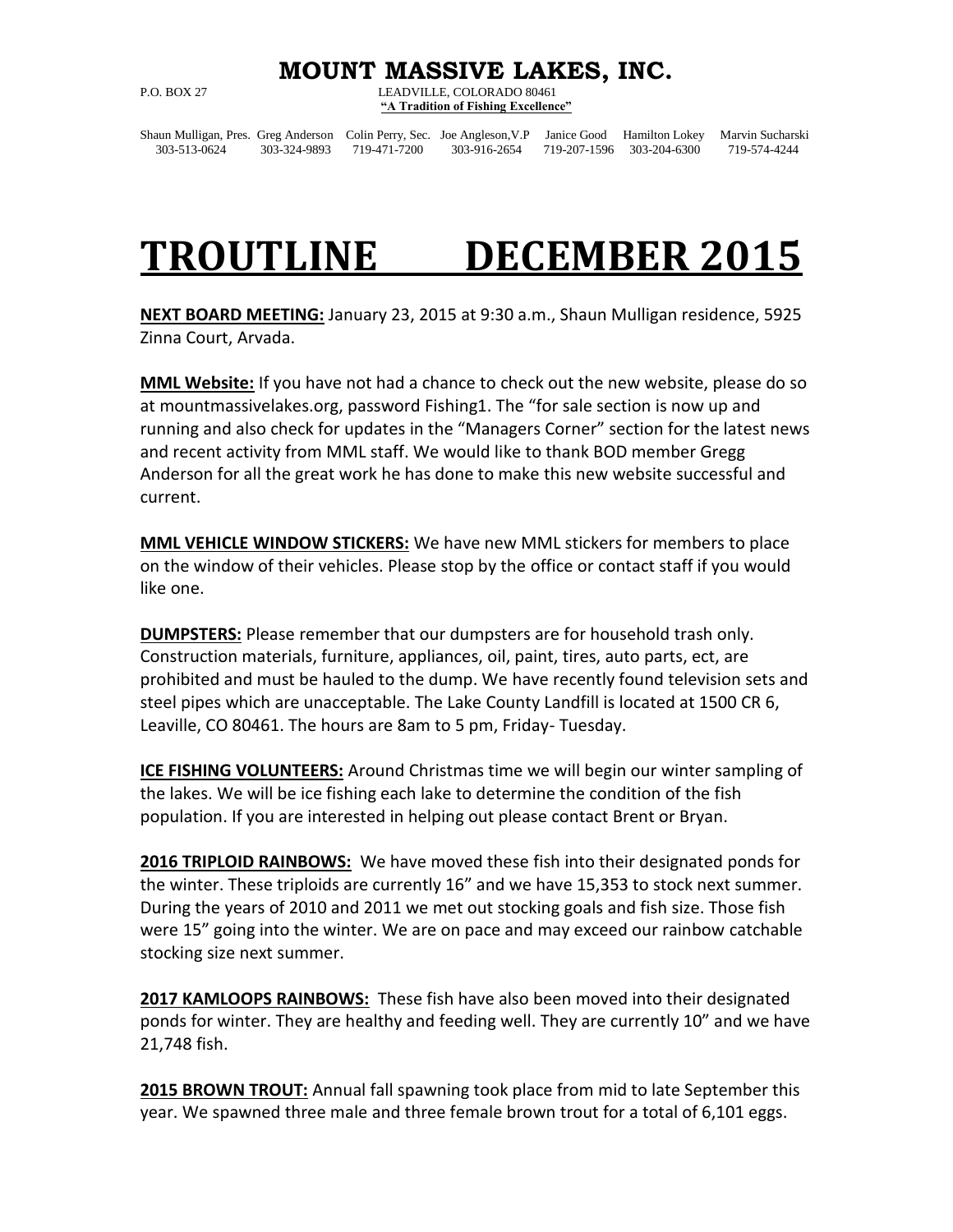Our Brown Trout have an 80% survival from egg to stocking size (3") in recent years here at MML. We will stock these fish next summer when they reach 3" in length.

**2016 TIGER TROUT:** Our annual Tiger Trout egg take took place mid September. We spawned female Brown Trout with male Brook Trout for a total of 13,202 eggs. So far, we have had 41% survival. These fish are in the trough and will begin feeding soon. We will stock these fish next summer at 3" in lakes 15, 2, 26, and 21.

**2016/2017 CUTBOWS:** The cutbows are doing well. They are in Hatchery pond and Rainbow pond for the winter. They are currently 14" and we have 5,072 fish. We will stock half of these next summer along with the catchable rainbows. We will use the rest of the cutbows to hold over next fall to restart our super catchable program in 2017.

**WATER FLOWS:** With a couple early snow storms this fall and fairly warm temperatures, our water flows have been stable and we are able to run water throughout the entire system. We should have no lakes dry up this winter.

**STAFF CONTACT NUMBERS:** If you need to get in contact with the staff, please use the

following numbers.

Brent: 719-293-5441 Greg: 719-293-5427 Bryan: 719-293-5423

**WELCOME NEW MEMBERS:** Please welcome new member Jim Keller who purchased cabin 137 from Jeanne Allen.

**NEED COPIES OF MT. MASSIVE LAKES BY-LAWS, RULES AND REGULATIONS, LAND USE APPLICATIONS AND RULES AND REGULATIONS OR MAPS OF THE CLUB?** They are available to the membership and can either be downloaded from the website or are available in plastic file holders mounted on the wall inside the Clubhouse, just to the right as you enter the Clubhouse door. If you elect to acquire them at the Clubhouse, limit one per member, please!

**LAND USE PERMIT APPLICATIONS:** Remember, if you are planning a construction project at your cabin you will need to follow Mt. Massive Rules and Regulations governing Land Use. These rules, published on the website or available at the Clubhouse, include submitting a Land Use Application to the Land Use Committee for their approval, **prior** to starting construction. The rules state **"A PERMIT IS REQUIRED FOR THE CONSTRUCTION OR INSTALLATION OF NEW CABINS, OUT BUILDINGS, ADDITIONS TO PRESENT CABINS, OR CONSTRUCTION OF SEPTIC SYSTEMS, FENCES, ANTENNAS, FLAGPOLES, SIGNS, PARKING AREAS, ROADS, CONCRETE, OR ANY DISTURBANCE OF THE LAND".** If there is a question about whether or not you need to submit an application, or to submit an application, please call Land Use Committee